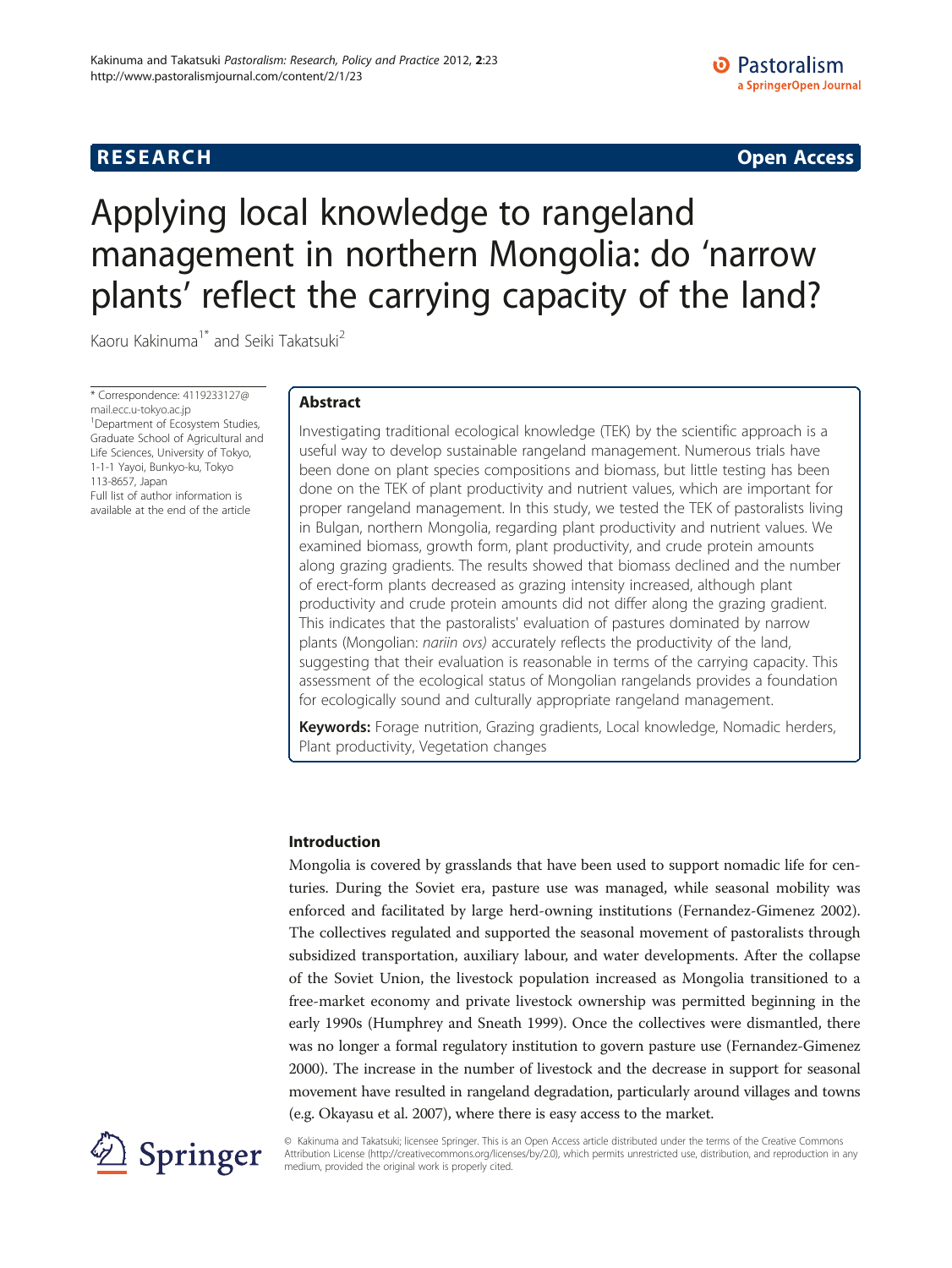Kakinuma et al. [\(2008\)](#page-9-0) reported that local pastoralists in the north-central part of Mongolia perceive heavily grazed areas as good pasture for grazing. Previous studies have shown that the prevalence of small graminoids increases as grazing intensity is intensified in mountain-steppe or forest-steppe regions (e.g. Fernandez-Gimenez and Allen-Diaz [2001;](#page-9-0) Kakinuma et al. [2008](#page-9-0)). Local pastoralists in the north-central region call these graminoids nariin ovs, meaning 'narrow plants', and perceive them as good forage for sheep and goats. They consider heavily grazed places as suitable for additional grazing because of the dominance of narrow plants (Kakinuma et al. [2008\)](#page-9-0) and do not seem to perceive such heavy grazing as negative.

The importance of traditional ecological knowledge (TEK) in rangeland management is widely recognized (Berkes et al. [2000\)](#page-8-0), and many studies have tried to validate TEK by scientific methods (e.g. Milton et al. [1998;](#page-9-0) Fernandez-Gimenez [2000](#page-8-0); Oba and Kaitira [2006;](#page-9-0) Reed et al. [2008](#page-9-0)). Disagreements are sometimes found between TEK and scientific knowledge. For example, one study showed that perennial grasses decreased while shrubs increased according to grazing pressure, which was regarded as 'degradation' by scientists. However, local pastoralists evaluated this as positive because they knew that cattle preferably fed on the shrubs (Katjiua and Ward [2007](#page-9-0)). This suggests that for the effective management of grazing lands, it is necessary and important to reach compromise on such disagreements between local people and scientists (Fernandez-Gimenez [2000](#page-8-0); Briske et al. [2008\)](#page-8-0). Such disagreements seem to result from the fact that grasslands were evaluated based on only structural aspects, such as species compositions or biomass (e.g. Milton et al. [1998;](#page-9-0) Fernandez-Gimenez [2000](#page-8-0); Oba and Kaitira [2006](#page-9-0); Reed et al. [2008](#page-9-0)), while plant productivity and nutritional values were not sufficiently evaluated.

In this study, we examined the compositions, productivity, and nutritional values of plant communities along a grazing gradient in order to test the pastoralists' TEK of grazing lands by the scientific approach. We studied plant communities along a grazing gradient and compared the following characteristics: (1) compositions of the plant communities according to growth form (Gimingham [1951](#page-9-0)); (2) productivity of these plant communities, which was measured by using the movable-cage method; and (3) protein content of the plants, because protein is important for livestock nutrition (Riney [1982\)](#page-9-0).

#### Material and methods

#### Study area

The study area is located near Bulgan province (48°57′N, 103°21′E) in the north-central part of Mongolia. We choose Bulgan province as the study area because the impact of grazing on vegetation is clearly visible (due to relatively high and stable rainfall) and because the population of livestock had recently increased (Figure [1\)](#page-2-0). Therefore, the risk of land degradation is relatively high in Bulgan province. The number of households and livestock decreased during the period 2009 to 2010 due to a winter disaster (a dzud in Mongolian). However, the *dzud* occurred after data collection in the present study.

The mean annual temperature in the study area is  $-1.0^{\circ}$ C, and the range of mean monthly temperatures from 1961 to 2008 was –20.3°C to 16.4°C (Institute of Meteorology and Hydrology of Mongolia). The mean annual precipitation from 1961 to 2008 was 328.2 mm (Table [1](#page-2-0)). In 2008, the year this study was conducted, the annual precipitation was 310.3 mm (Table [1](#page-2-0)). Monthly, growing-season, and annual rainfall during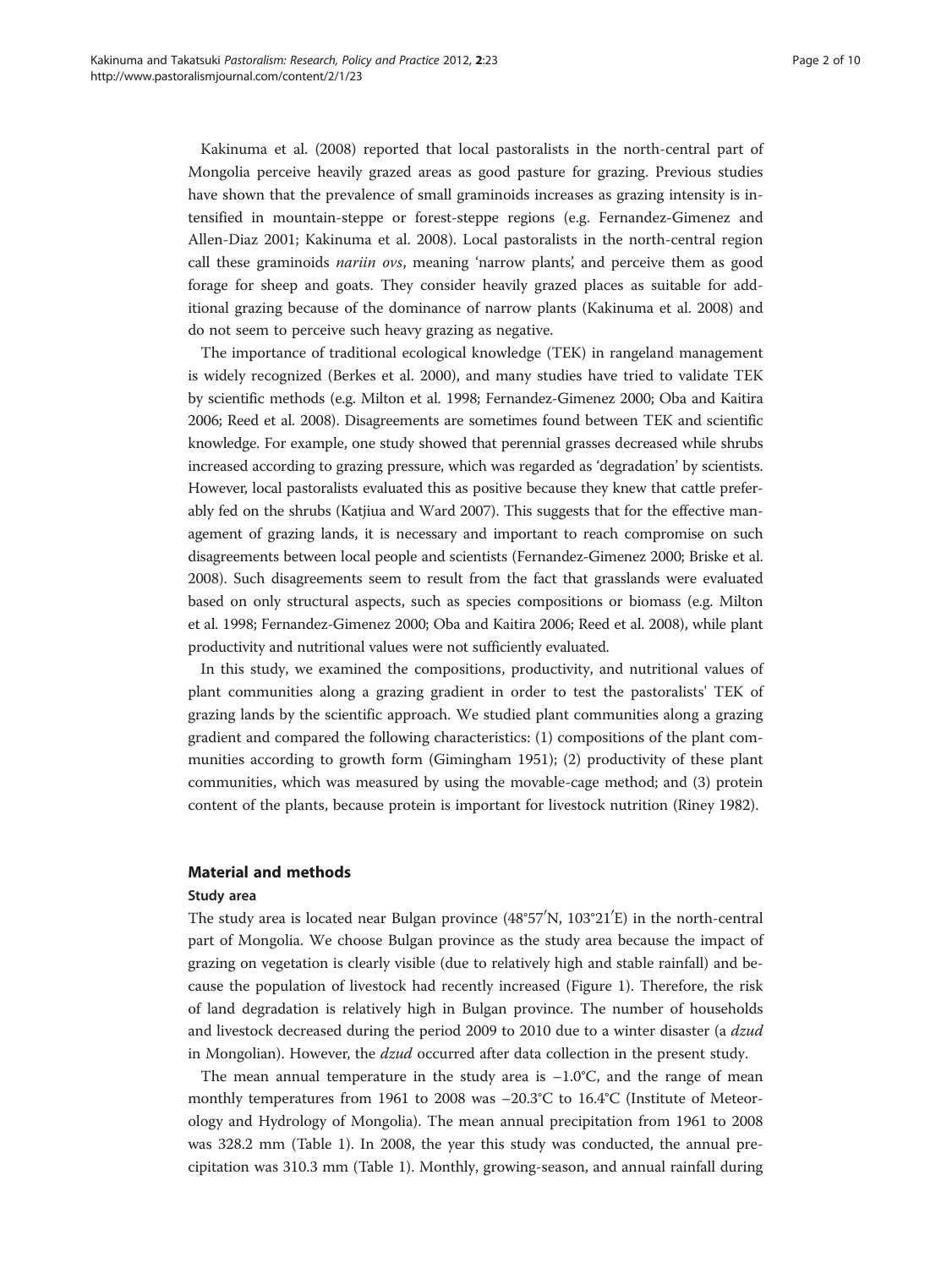<span id="page-2-0"></span>Kakinuma and Takatsuki Pastoralism: Research, Policy and Practice 2012, 2:23 Page 3 of 10 http://www.pastoralismjournal.com/content/2/1/23



the study period are also shown in Table 1. The coefficient of variation (CV) of the annual precipitation is 21.3%. According to Ellis [\(1995\)](#page-8-0), in regions where the annual precipitation is less than 250 mm and the CV exceeds 33%, precipitation is variable and the vegetation dynamics is strongly affected by precipitation. Therefore, we regarded Bulgan as having relatively stable precipitation and rainfall variability as having little impact on the vegetation dynamics.

The vegetation is of the forest-steppe type (Hilbig [1995](#page-9-0)). Vegetation in the region is dominated by the grasses Festuca rubra and Poa attenuata, the sedge Carex duriuscula, and the forbs Galium verum and Artemisia frigida. The main livestock include sheep, goats, cattle, and horses. The pastoralists of Bulgan tend to stay in the valleys during summer, and they stay in the foothills during winter in order to avoid cold winds (Morinaga et al. [2008](#page-9-0)). The pastoralists move their herds only two or three times a year and at distances usually less than 3 km, which is less frequent and a shorter distance than in arid areas (Humphrey and Sneath [1999](#page-9-0)). The grasslands of the forest-steppe zone are productive and the yearly variations in productivity are small, which permits such infrequent and short-distance movements. In contrast, in arid areas, long-distance movement is necessary because of the high frequency of drought (Humphrey and Sneath [1999\)](#page-9-0).

#### Grazing intensity

The grazing gradient, or piosphere, approach (Andrew [1988\)](#page-8-0) assumes that grazing intensity declines with increasing distance from a fixed water point. Our sampling sites were located along a grazing gradient, as has been done in other semiarid rangeland ecosystems (e.g. Fernandez-Gimenez and Allen-Diaz [2001](#page-9-0); Reed et al. [2008](#page-9-0); Sasaki

Table 1 Monthly, growing-season (June and July), and annual rainfall (mm) at the Bulgan study site

|                      |     |  |  |  |                                                         |  | Jan. Feb. Mar. Apr. May June July Aug. Sept. Oct. Nov. Dec. Growing Annual<br>season |       |
|----------------------|-----|--|--|--|---------------------------------------------------------|--|--------------------------------------------------------------------------------------|-------|
| 1961 to<br>2008 mean | 20. |  |  |  | 1.4 4.9 8.9 21.2 59.1 113.8 72.4 28.7 9.6 3.6 2.5 172.8 |  |                                                                                      | 328.2 |
| 2008                 |     |  |  |  | 1.4 0.3 13.1 5.1 18.7 85.7 98.9 46.2 21.4 10.8 0.4 8.3  |  | 184.6                                                                                | 310.3 |

Data were provided by the Institute of Meteorology and Hydrology of Mongolia.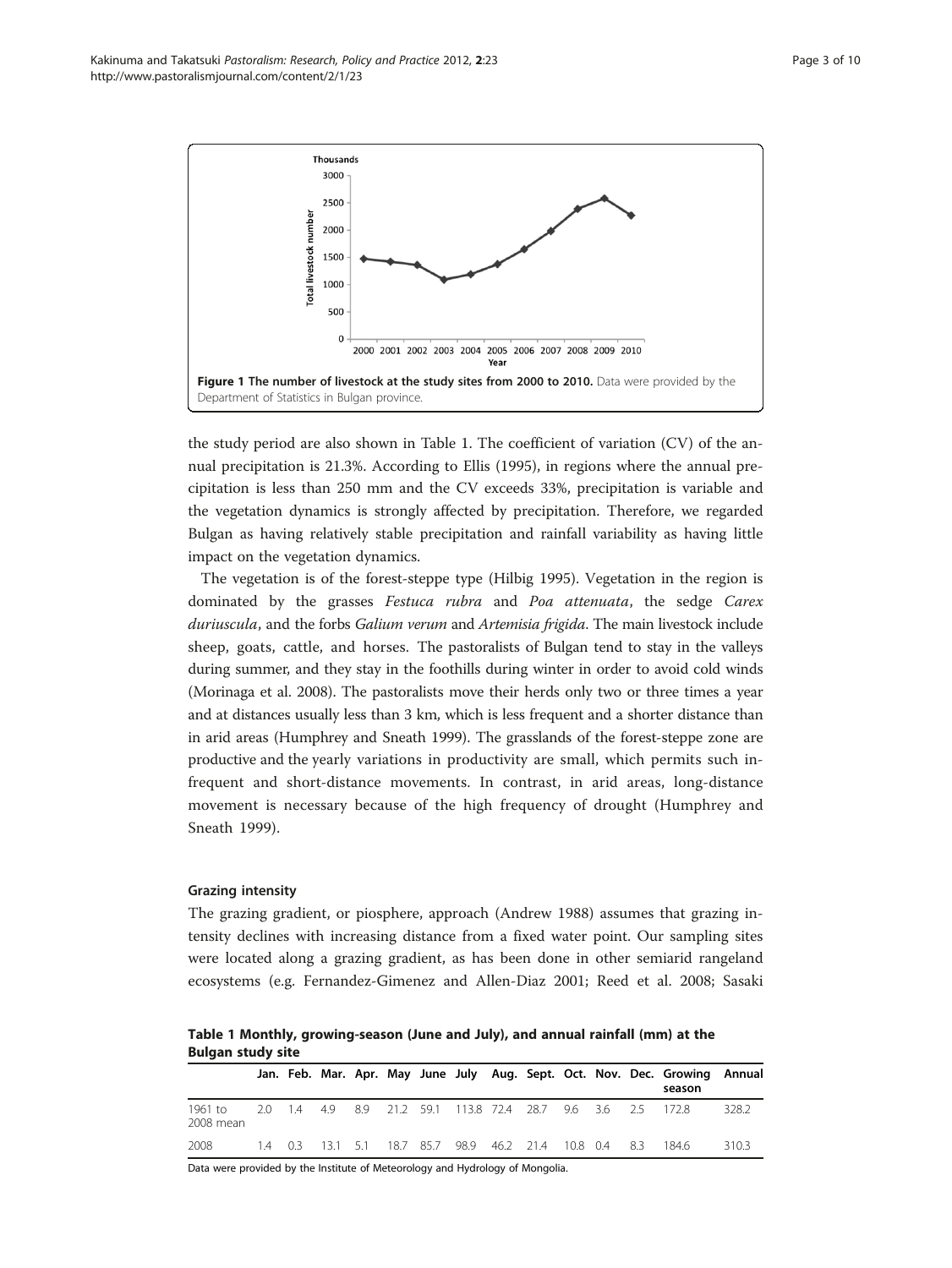et al. [2008](#page-9-0)). We established five sites (0.6, 1.2, 1.8, 2.4, and 3.0 km) from a water point, with three replicate sites for each distance (Figure 2). We selected the 3.0-km site as the farthest point because there were few livestock dung droppings at this point, suggesting little use by livestock and consequently low grazing effects. We then set the sites evenly at intervals of 0.6 km. We chose to set the grazing gradients and replicate the sites within the same general landscape type, rather than setting them in different directions from the water source and introducing additional variability.

#### Vegetation sampling

We designated ten  $1 \text{ m} \times 1 \text{ m}$  quadrat plots at each of the 15 sites (Figure 2). The sampling period was from 1 July to 28 July 2008. In each quadrat, we estimated the coverage (%) of each plant species and noted its growth form. Grazing effects were partly evaluated by changes along the gradient in the prevalence of four growth forms (Gimingham [1951\)](#page-9-0): tussock, branched, erect, and rosette. Typical narrow plants, including C. duriuscula, F. rubra, Koeleria macrantha, and Cleistogenes squarrosa, are regarded as good forages by local pastoralists (Kakinuma et al. [2008\)](#page-9-0), and they have a tussock growth form. After estimating coverage, we clipped off all the aboveground parts of the plants in each plot, air-dried the samples for two weeks, and weighed them to the nearest 0.1 g to obtain a measurement of standing biomass.

The aboveground productivity during one month in summer was measured by using the movable-cage method (e.g. McNaughton et al. [1996](#page-9-0)). On 8 July 2008, we placed five grazing-proof cages at each of the three 0.6-km sites (heavy grazing) and five grazingproof cages at each of the three 3.0-km sites (light grazing), after clipping off the vegetation at ground level. The cage size was  $1 \text{ m} \times 1 \text{ m} \times 0.5 \text{ m}$  (height). To obtain the baseline level for the productivity measurements (G7), all of the aboveground vegetation from five 1 m  $\times$  1 m plots at each of the 0.6- and 3.0-km sites was sampled on 8 July 2008 and weighed, as described above; these plots were then left unprotected. All the plants inside the cages (ungrazed) and in  $1 \text{ m} \times 1 \text{ m}$  unprotected (grazed) plots at each site were clipped off at ground level after 31 days (8 August 2008), air-dried for two weeks, and weighed. The removal of vegetation by grazing in August (R8) was calculated as follows:  $R8 = US - GS$ , where U8 and G8 are the ungrazed and grazed

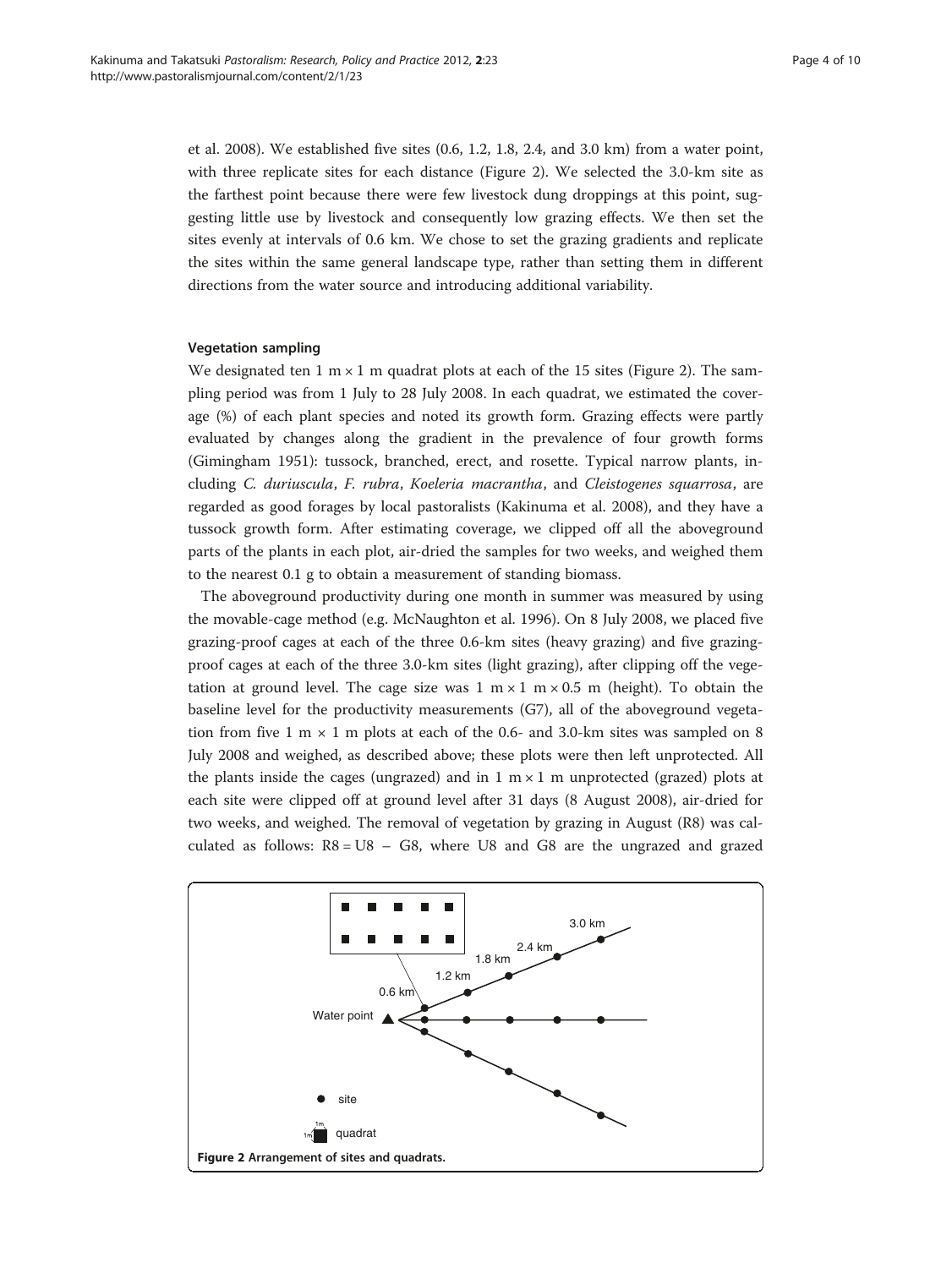<span id="page-4-0"></span>biomass in month 8 (August), respectively. Productivity in August (P8) was calculated as follows:  $P8 = US - G7$ .

We determined the amount of crude protein (CP) in each sample based on its nitrogen content (% of total dry weight). The plants in each sample were mixed, dried, and milled. The nitrogen concentration was determined by the Kjeldahl procedure in which forage samples were digested with sulfuric acid and catalysts (mixture of copper sulphate and potassium sulphate). CP concentration was calculated by multiplying total nitrogen concentration (% of total dry weight) by 6.25. The total amount of CP in each plot was calculated by multiplying CP content (%) by biomass  $(g/m^2)$ .

#### Data analysis

Because the data were not normally distributed, the coverage by each growth form was compared among the five distances from the water point with the Kruskal-Wallis test. Coverage by *nariin ovs* (narrow plants) was compared among the five distances from the water point with the Kruskal-Wallis test because the data were not normally distributed. When the Kruskal-Wallis test revealed differences in coverage of nariin ovs along the gradient, we used the Bonferroni multiple comparison test to detect which sites had differences. Standing biomass was compared among the five distances from the water point with the Kruskal-Wallis test because the data were not normally distributed. Likewise, when the test revealed differences, the Bonferroni multiple comparison test was used to detect which sites had differences. The productivity and vegetation removal by livestock were compared between the 0.6- and 3.0-km distances by the Wilcoxon signed-rank test, with the significance level set at  $P = 0.05$ . Analysis of variance (ANOVA) was used to compare the CP amounts  $(g/m^2)$  among the five distances.

#### Results

The coverage by plants with the erect and branched forms decreased significantly  $(P < 0.05)$ as the distance between the plots and the water point decreased (i.e. as grazing intensity increased; Figure 3; Table [2](#page-5-0)). Species with the erect form included perennial forbs such as Bupleurum bicaule and G. verum, and species with the branched form included perennial forbs such as Leontopodium leontopodioides and A. frigida. The overall coverage by plants with the rosette and tussock forms did not change as the distance from the water point decreased, though the coverage of certain species with these forms did change significantly (Figure 3; Table [2\)](#page-5-0). Species with the rosette form included perennial forbs such as

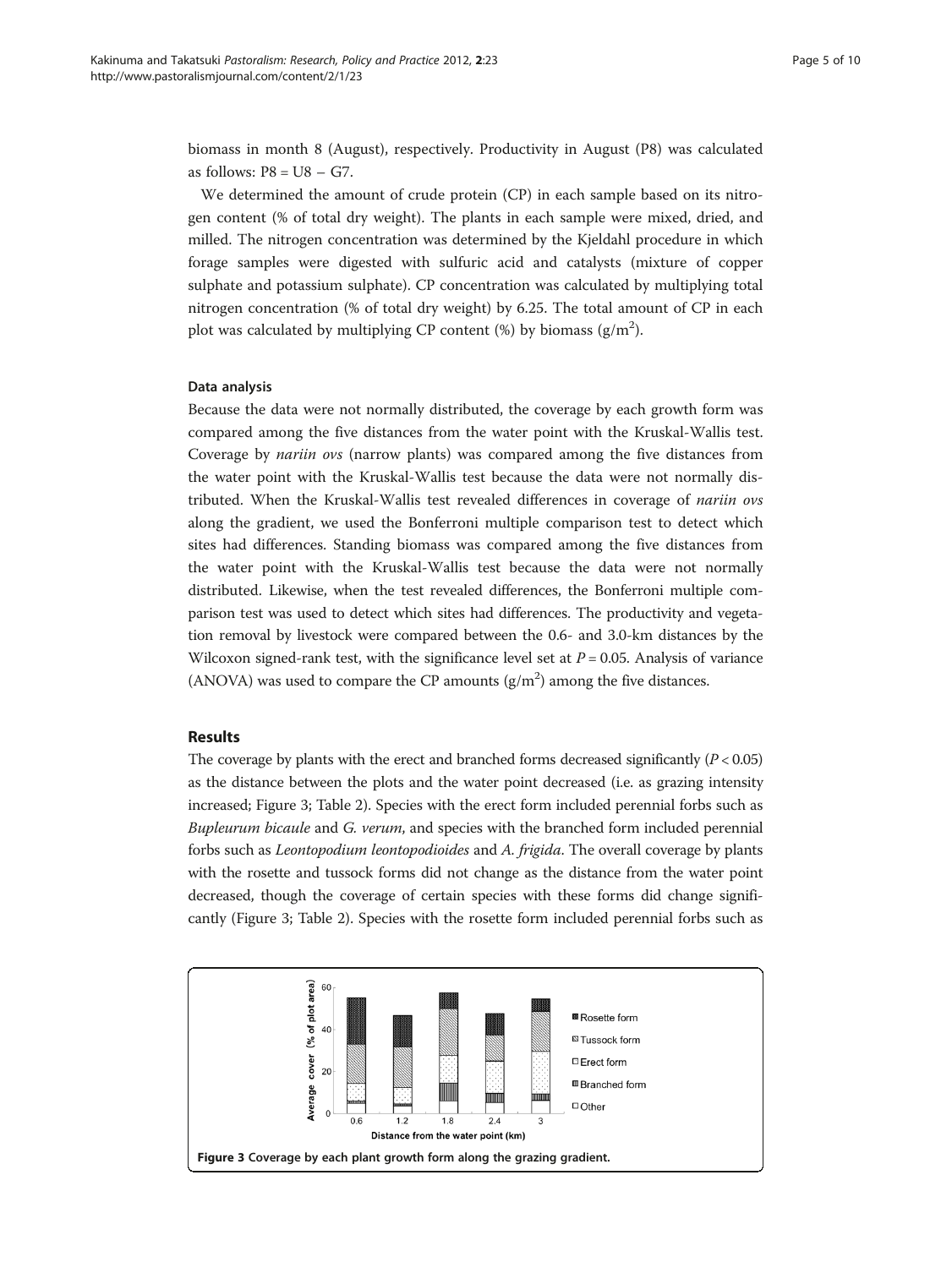|                     | Growth form              | Kruskal-Wallis $x^2$ | d.f.           |         |
|---------------------|--------------------------|----------------------|----------------|---------|
| Cover of P. acaulis | Rosette                  | 34.99                | $\overline{4}$ | < 0.001 |
| Cover of B. bicaule | Erect                    | 90.80                | 4              | < 0.001 |
| Cover of G. verum   | Erect                    | 79.00                | 4              | < 0.001 |
| Cover of nariin ovs |                          | 30.35                | 4              | < 0.001 |
| Standing biomass    | $\overline{\phantom{a}}$ | 48.20                | 4              | < 0.001 |

<span id="page-5-0"></span>Table 2 Results of Kruskal-Wallis test used to examine change in coverage and standing biomass along grazing gradient

Significant P values (<0.05) indicate that percent coverage for that category changed along the gradient.

Potentilla acaulis, and species with the tussock form included perennial grasses such as Stipa krylovii and P. attenuata. The coverage by nariin ovs, including C. duriuscula, F. rubra, K. macrantha, and C. squarrosa, tended to increase as the distance between the plots and the water point decreased (Figure 4; Table 2). The result of the Bonferroni multiple comparison showed that the coverage of *nariin ovs* at the 0.6-, 1.2-, and 1.8-km sites was significantly greater than the coverage at the 2.4- and 3.0-km sites ( $P < 0.05$ ).

In summary, lightly grazed sites contained abundant growth of tall forbs including B. bicaule and G. verum, as well as tall grasses such as S. krylovii. Such rich forb communities were replaced by short swards dominated by nariin ovs, including C. duriuscula, F. rubra, K. macrantha, and C. squarrosa, as grazing intensity increased (Figures [3](#page-4-0) and 4; Table 2).

The standing biomass significantly decreased as the distance to the water point decreased (Figure [5](#page-6-0); Table 2). The result of the Bonferroni multiple comparison showed that the plant biomass at the 0.6- and 1.2-km sites was significantly smaller than that at the 2.4- and 3.0-km sites ( $P < 0.05$ ). Biomass removal by livestock at the 0.6-km site was significantly greater than that at the 3.0-km site (Figure [6](#page-6-0); Table [3\)](#page-7-0). In contrast, productivity did not differ significantly between the two sites (Figure [6;](#page-6-0) Table [3\)](#page-7-0).

CP amounts per plot did not differ significantly among the five distances (Figure [7](#page-7-0); Table [3\)](#page-7-0).

#### **Discussion**

According to Kakinuma et al. ([2008](#page-9-0)), the pastoralists in northern Mongolia judge that pastures dominated by nariin ovs (narrow plants) are good for grazing livestock. We

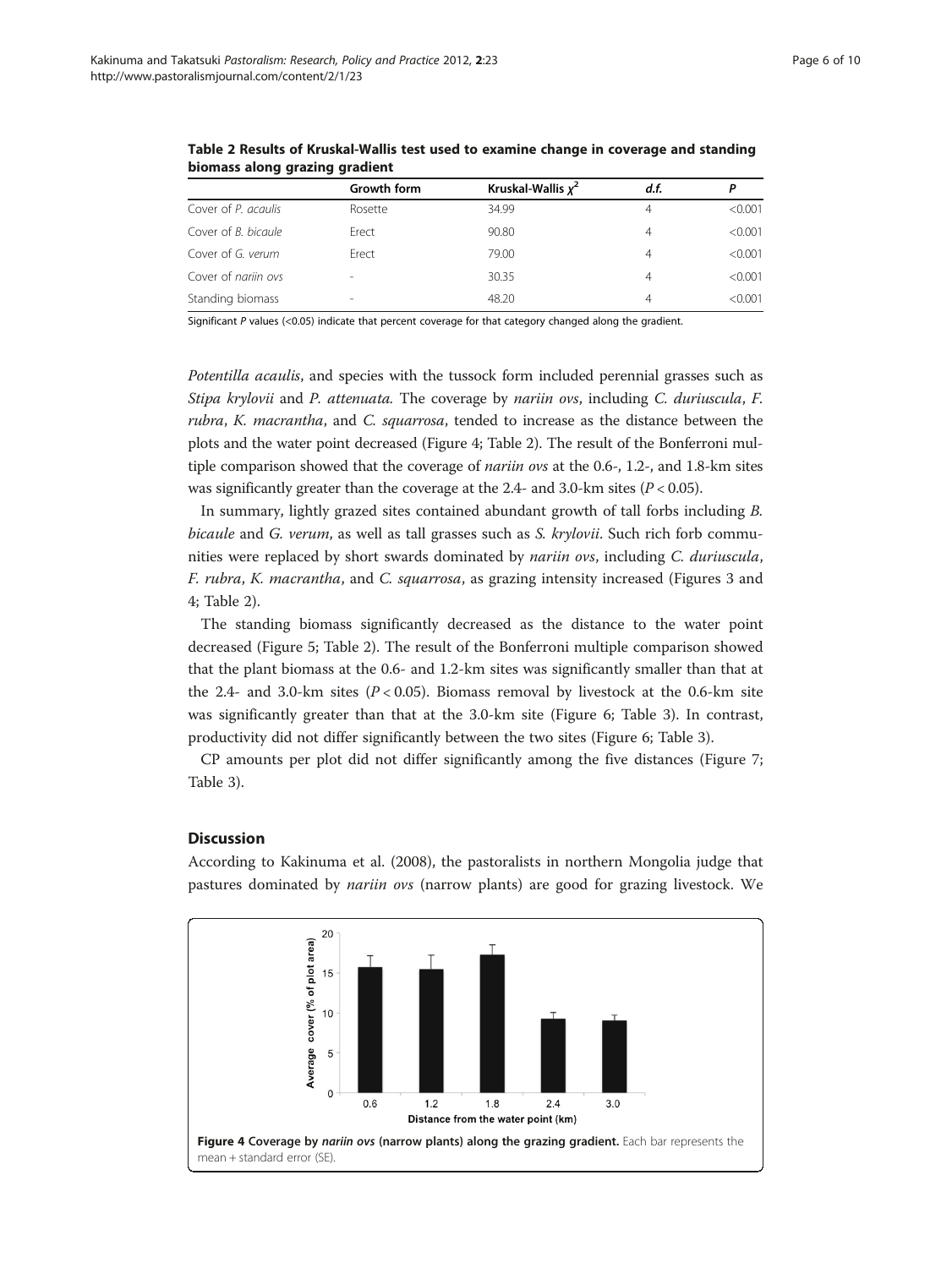<span id="page-6-0"></span>

tested the accuracy of this evaluation from the standpoint of plant ecology. As grazing intensity increased, communities dominated by branched and erect growth forms were replaced by short swards dominated by narrow plants (Figures [3](#page-4-0) and [4](#page-5-0); Table [2\)](#page-5-0). These vegetation responses to grazing intensity were consistent with those reported by Fernandez-Gimenez et al. [\(2001\)](#page-9-0), who carried out similar research in a mountainsteppe region of Mongolia.

Although the floristic composition changed and the standing biomass decreased as grazing intensity increased (Figure 5; Table [2](#page-5-0)), the plant productivity and CP amount were maintained (Figures 6 and [7;](#page-7-0) Table [3](#page-7-0)). These findings suggest high productivity and high protein concentrations in the plant body of low-growing graminoids (i.e. narrow plants). There seem to be two reasons for this. First, low-growing graminoids have the ability to compensate for the loss of biomass and are often able to tolerate grazing (McNaughton [1979](#page-9-0)). They can regrow better after grazing than plants with other growth forms because these species have shoot apices at the ground level and can tiller. Second, it is expected that much faeces would be deposited in places with high-density populations of livestock. This may have fertilizing effects, as was shown in eastern Botswana, where increased livestock density increased the nitrogen and other nutrients not only in the soil but also in the plant body because of the increased deposition of dung and urine (Tolsma et al. [1987\)](#page-9-0). A similar phenomenon was observed in a very different ecosystem: in a marsh in Hudson Bay, Canada, Puccinellia phryganodes, a short-

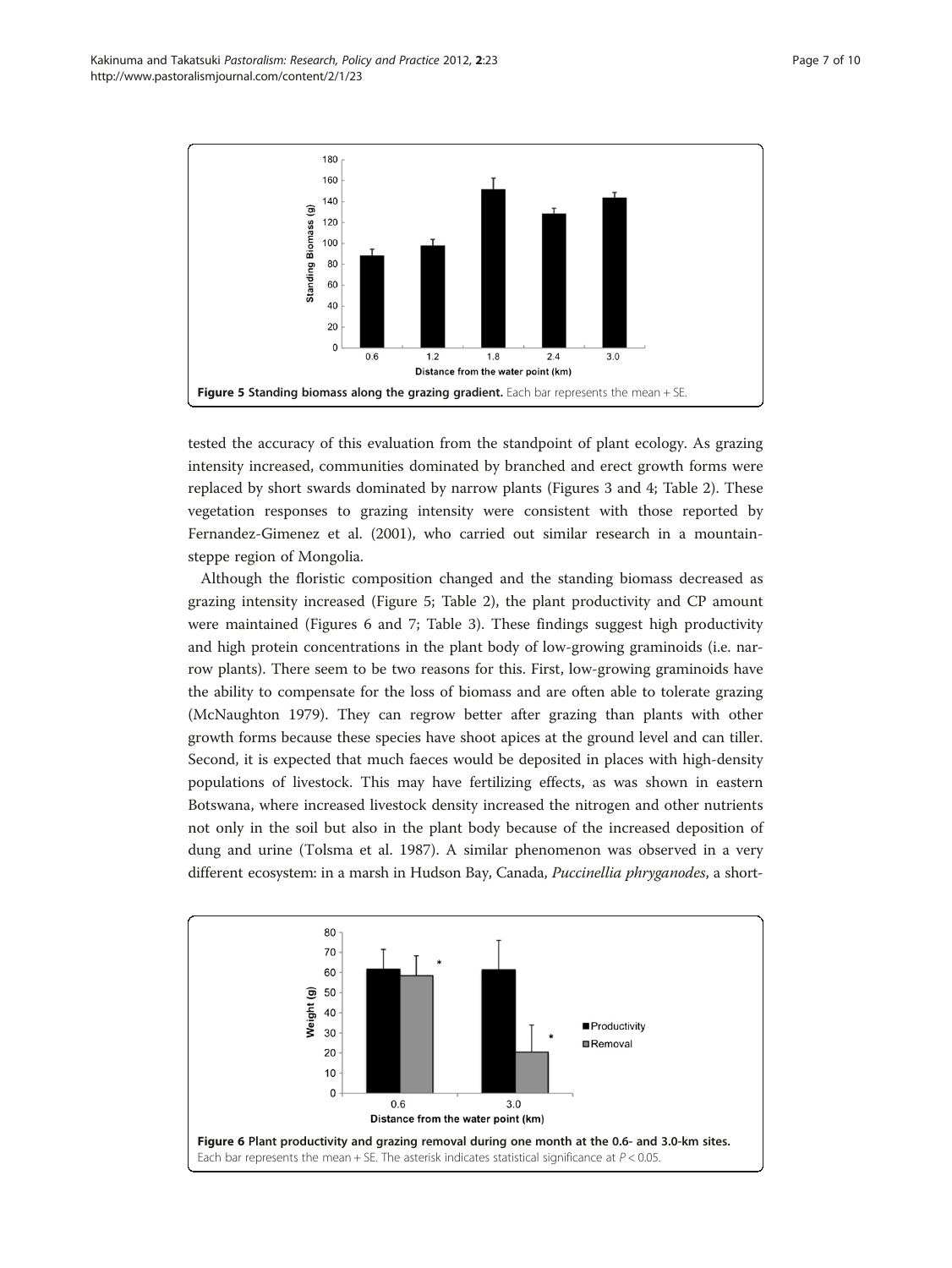| protein, promass removal, or plant productivity changed along grazing gradient |   |                          |      |        |  |  |  |
|--------------------------------------------------------------------------------|---|--------------------------|------|--------|--|--|--|
|                                                                                |   | w                        | d.t. |        |  |  |  |
| Crude protein                                                                  |   | $\overline{\phantom{a}}$ |      | 0.41   |  |  |  |
| Biomass removal                                                                | - | 49                       |      | < 0.05 |  |  |  |
| Productivity                                                                   | - | 107.5                    |      | 0.93   |  |  |  |

<span id="page-7-0"></span>Table 3 Results of ANOVA and Wilcoxon signed-rank tests to examine whether crude protein, biomass removal, or plant productivity changed along grazing gradient

A significant P value (<0.05) indicates that the value of that measurement changed along the gradient.

growing grass, was fertilized by defecation of snow geese (Chen caerulescens; Cargill and Jefferies [1984\)](#page-8-0) and therefore had increased growth.

It is plausible that local pastoralists empirically know that heavily grazed narrow plants recover quickly and regard such low-growing graminoids as good plants for livestock grazing. Given the levels of livestock grazing that the pastoralists are accustomed to, our data indicate that the pastoralists' evaluation is reasonable in terms of livestock carrying capacity. The results of the present study should be applicable to other areas of the forest-steppe zone. However, because the precipitation variability, vegetation dynamics, and pastoralist mobility patterns in the steppe and desert-steppe are different from those in the forest-steppe, further studies are needed in order to apply these results to the steppe and desert-steppe.

Previous studies pointed out the different evaluations of rangeland conditions between researchers and pastoralists. The pastoralists' evaluation of rangeland conditions did not correspond with a grazing gradient, and they did not perceive as negative the simple species compositions and small biomass of grasslands under high grazing pressure, both of which are considered by researchers to be negative traits. In contrast, the present study showed that the plant productivity and nutritional values corresponded well with the TEK of the local people. This suggests that, when attempting to understand TEK, it is not sufficient to evaluate only the structural aspects of grasslands. Instead, researchers must also consider functional aspects, such as productivity and nutritional values. Evaluating TEK based on diversified criteria and the exchange of information between pastoralists and scientists should improve understanding and provide suggestions for future sustainable rangeland management (Briske et al. [2008](#page-8-0), Reed et al. [2008\)](#page-9-0).

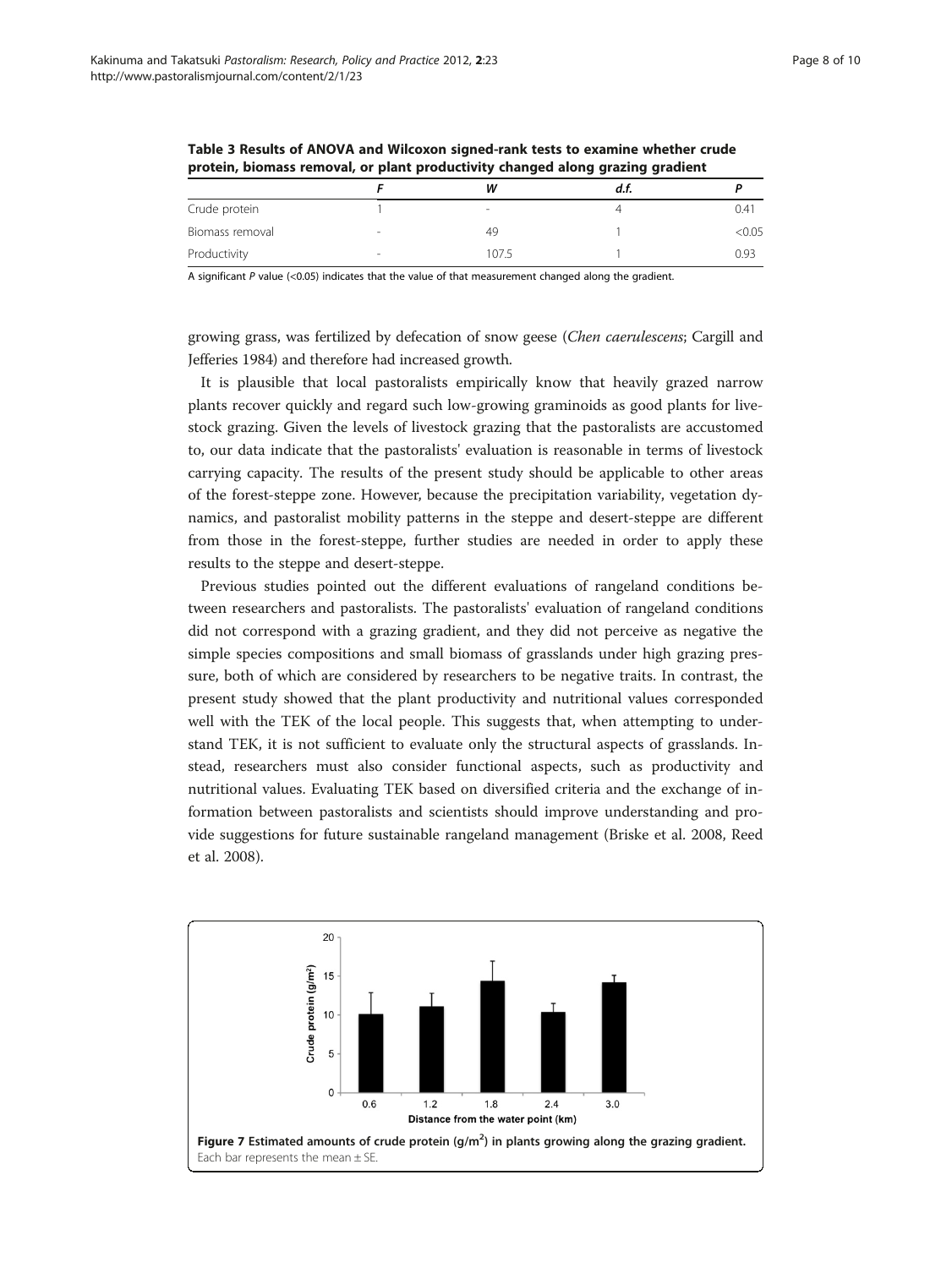#### <span id="page-8-0"></span>Conclusions

Our results support the knowledge of local pastoralists that narrow plants (low-growing graminoids) are productive and nutritious. However, it remains unclear whether the low-growing plant community can maintain its productivity for a long period and whether pastoralists consider future rangeland use when making current grazing decisions. Although McNaughton [\(1979\)](#page-9-0) suggested that moderate grazing stimulates plant compensation for biomass loss as long as grazing is not too heavy, several studies reported no overcompensation when grazing intensity exceeded the plant growth rate (Leriche et al. [2003](#page-9-0); Patton et al. [2007](#page-9-0)). For example, in a mixed-grass prairie of North Dakota grazed by livestock and wildlife, grass production was maintained under moderate grazing treatments, but decreased under heavy grazing treatments (Patton et al. [2007](#page-9-0)). In order to maintain the plant productivity at our study sites, future studies will be needed to identify the point along the grazing gradient where plant productivity is reduced. Through collaborative research, local knowledge and research-based ecological knowledge can be exchanged (Briske et al. 2008), with the aim of identifying and resolving the conflicting perceptions of ecological conditions often held by pastoralists and researchers (Fernandez-Gimenez 2000). Further assessments of the ecological status of Mongolian rangelands should provide a foundation for ecologically sound and culturally appropriate rangeland management.

#### Competing interests

The authors declare that they have no competing interests.

#### Authors' contributions

KK participated in the design of the study, carried out the vegetation sampling, and drafted the manuscript. ST participated in the design of the study and the vegetation sampling and helped to draft the manuscript. Both authors read and approved the final manuscript.

#### Acknowledgements

We thank the local pastoralists for their cooperation. We thank (The University of Tokyo) T. Sasaki and Y. Yoshihara (Tohoku University) for their helpful comments on an earlier draft and T. Iriki (Azabu University) for teaching us the methods and providing the laboratory for the nutrient measurements. We also thank J. Chuluun (pastoralist) and his five grandchildren for their assistance with the field survey. This research was partly supported by grants from the Asahi Breweries Foundation and the Sumitomo Foundation (2008–2010; project leader, S. Takatsuki).

#### Author details

<sup>1</sup>Department of Ecosystem Studies, Graduate School of Agricultural and Life Sciences, University of Tokyo, 1-1-1 Yayoi, Bunkyo-ku, Tokyo 113-8657, Japan. <sup>2</sup>Laboratory of Wildlife Ecology and Conservation, School of Veterinary Medicine, Azabu University, 1-17-71, Fuchinobe, Chuo-ku, Sagamihara, Kanagawa 252-5201, Japan.

#### Received: 9 May 2012 Accepted: 24 September 2012 Published: 14 November 2012

#### References

Andrew, M.H. 1988. Grazing impact in relation to livestock watering points. Trends Ecology and Evolution 3: 336–339. Berkes, F. J. Colding, and C. Folke. 2000. Rediscovery of traditional ecological knowledge as adaptive management. Ecological Applications 10: 1251–1262.

- Briske, D.D. B.T. Bestelmeyer, M. Fernandez-Gimenez, and M. Stafford-Smith. 2008. Information technologies for rangeland monitoring: what do they need to address? Proceedings of the XXI International Grassland Congress and VIII International Rangelands Congress, 29 June–5 July 2008, 633–637. Hohhot, China: Guangdong People's Publishing House.
- Cargill, S.M. and R.L. Jefferies. 1984. The effects of grazing by lesser snow geese on the vegetation of a sub-arctic salt marsh. Journal of Applied Ecology 21: 669–686.
- Ellis, J.E. 1995. Climate variability and complex ecosystem dynamics: implication for pastoral development. In Living with uncertainty. New directions in pastoral development in Africa, ed. I. Scoones, 37–46. London: Intermediate Technology Publications.
- Fernandez-Gimenez, M.E. 2000. The role of Mongolian nomadic pastoralists' ecological knowledge in rangeland management. Ecological Applications 10: 1318–1326.
- Fernandez-Gimenez, M.E. 2002. Spatial and social boundaries and the paradox of pastoral land tenure: a case study from postsocialist Mongolia. Human Ecology 30: 49–78.